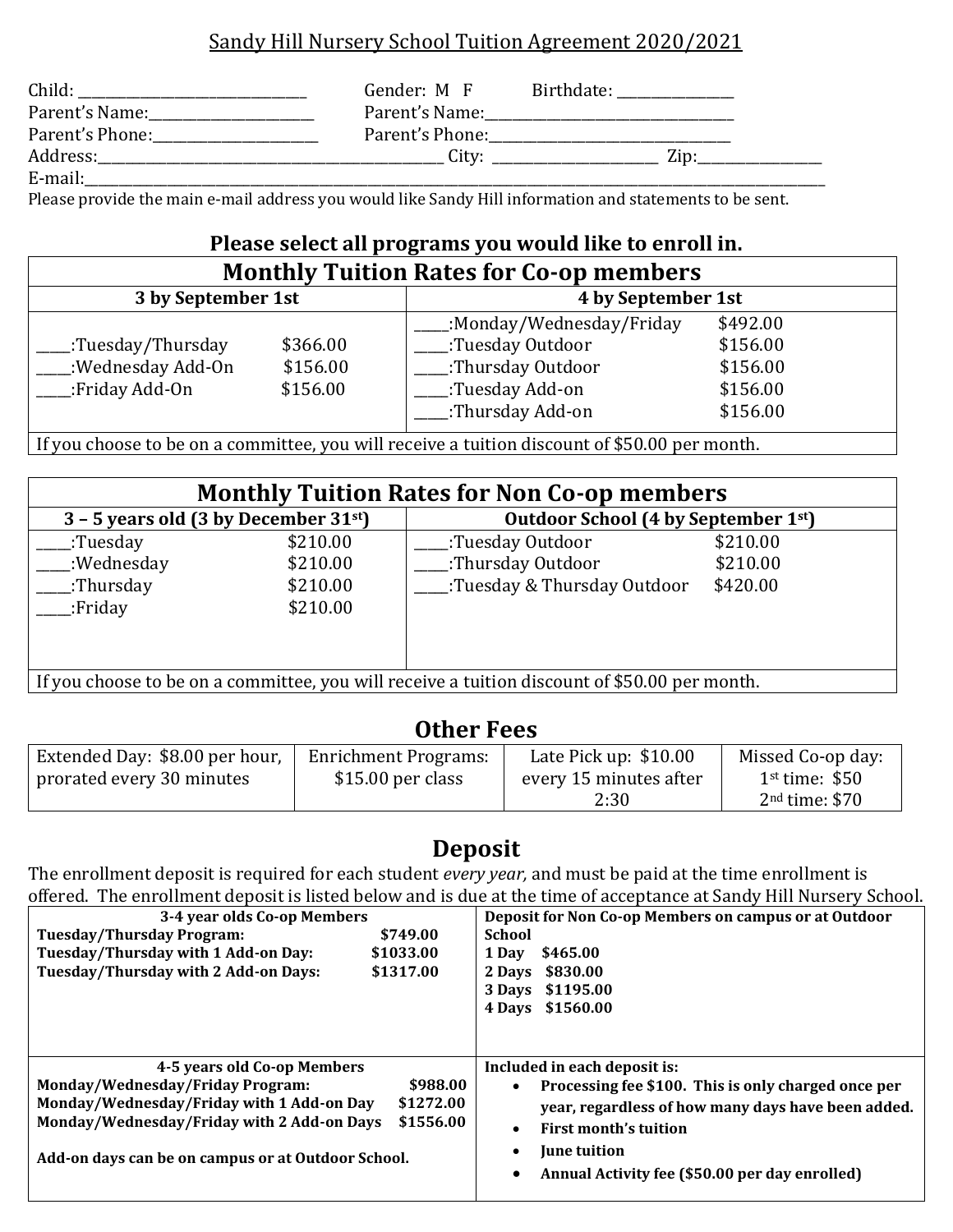| and the contract of the contract of the contract of the contract of the contract of the contract of the contract of |  |
|---------------------------------------------------------------------------------------------------------------------|--|
|                                                                                                                     |  |
|                                                                                                                     |  |
|                                                                                                                     |  |
|                                                                                                                     |  |
|                                                                                                                     |  |
|                                                                                                                     |  |
| ,一个人都是一个人的人,一个人都是一个人的人,一个人都是一个人的人,一个人都是一个人的人,一个人都是一个人的人,一个人都是一个人的人,一个人都是一个人的人,一个人                                   |  |

If you forgo your spot at Sandy Hill Nursery School, you will forfeit the processing fee, 1<sup>st</sup> month's tuition and June tuition for each program enrolled in. If you notify Sandy Hill Nursery School by May 31st before the upcoming school year, you will receive 50% of the deposit back (minus the \$100.00 processing fee).

It is exceedingly difficult for Sandy Hill Nursery School to fill vacancies after the enrollment period ends. *For this reason, a parent or parents withdrawing their child(ren) from Sandy Hill after October 1st must provide the director with written notice 30 days prior to withdrawing their child. Parent must complete a withdrawl form and turn in to the director. Parent(s) are responsible for tuition until the end of the 30 days after the form was received by director.* 

Monthly tuition payments are due on the first of each month and are considered late if they are not received by the  $10<sup>th</sup>$ . A \$25.00 late charge will be added if tuition is paid after the  $10<sup>th</sup>$ .

Sandy Hill does not reduce tuition for absences, school vacations or family vacations.

I have read and agree to the provisions and requirements of the Sandy Hill Nursery School Tuition Agreement for the 2020/2021 school year. This form must be signed and returned within 7 days in order to hold a spot in the program. Responsible parties agree that they shall be jointly and severally liable for tuition pursuant to this agreement. Forms & registration fee due by:

| (Parent/Responsible Party Signature) | (Date) |
|--------------------------------------|--------|
| (Parent/Responsible Party Signature) | (Date) |

Please return forms along with non-refundable registration fee to:

Sandy Hill Nursery School PO Box 628 Solana Beach, CA 92075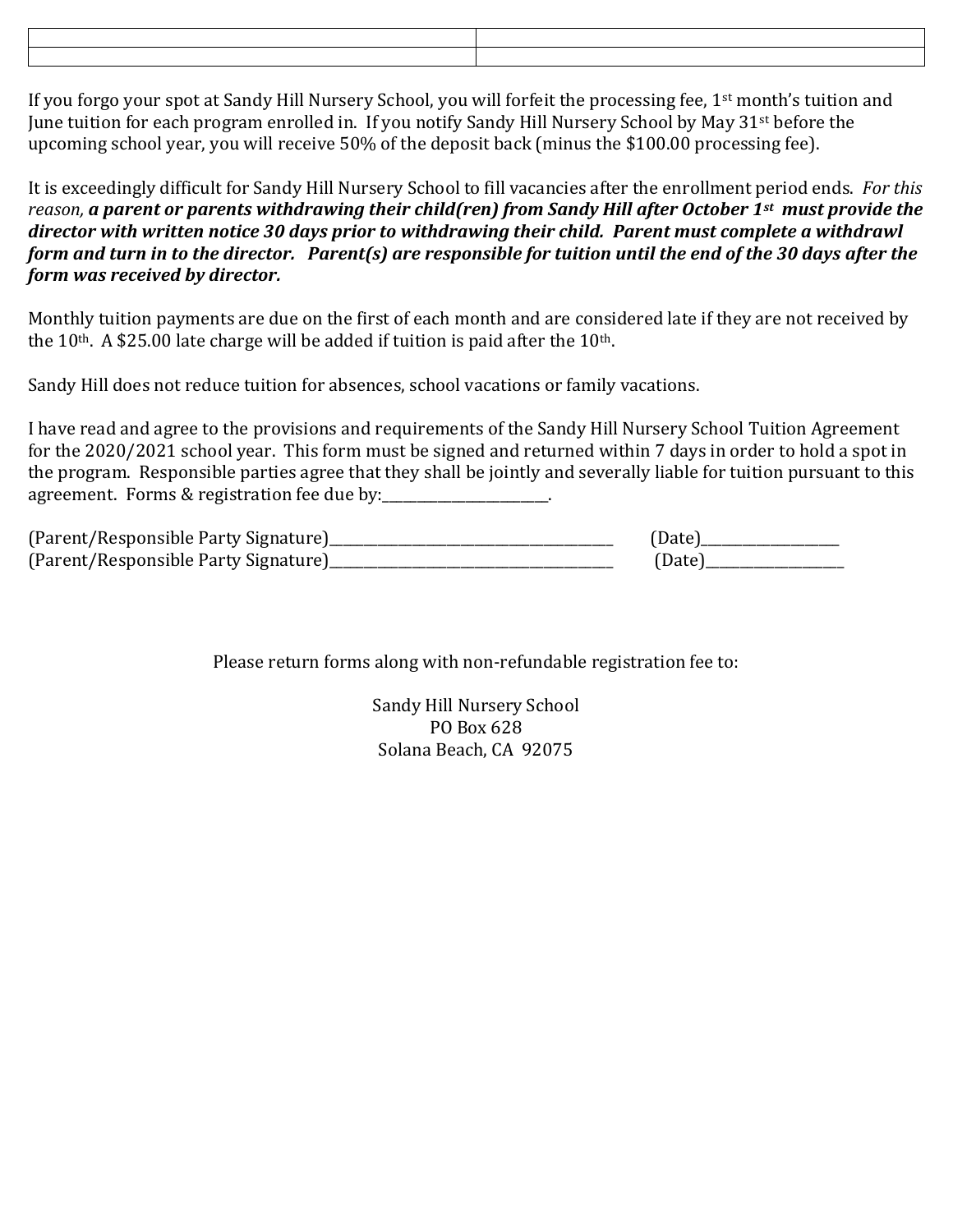# Sandy Hill Nursery School Parent Participation Agreement

#### Child's Name:

As a parent cooperative school, Sandy Hill is founded upon and dependent on the participation of all our members. Parents help support the school in many ways. Enrollment at Sandy Hill requires parents agree to:

- 1. Assist in the classroom from 9:00 a.m. to 12:45 p.m. (approximately twice monthly for the T/Th classes, approximately once monthly for the MWF classes) for the purpose of assisting our teachers and children. Classroom participation sign-up calendar is posted monthly. To ensure the safety of all the children, younger siblings may not attend on the days parents assist in the classroom. The first time a parent does not show up or find a replacement for their designated day, a \$50 charge will be added to their statement. The second time a parent does not show up or find a replacement for their designated day, a \$70 charge will be added to their statement. The third time a parent does not show up or find a replacement for their designated day, the family will be called upon to meet with the Board of Directors to discuss further action which may result in dismissal from the school. By the end of the year, each family must have volunteered a minimum of 13 times in TTH classes and 9 times in MWF classes. For each non co-op day below 13 or 9, families will be charged \$70.
- 2. Arrive on time for volunteer day. Volunteers arriving after 9:00 on their volunteer day will be fined \$10 per each half-hour or portion thereof for the first occurrence; \$20 per half hour or portion thereof for the second occurrence and \$30 per half hour or portion thereof for the third occurrence. The fee will continue to increase by \$10 increments per half hour portion with each subsequent occurrence.
- 3. Sign full name on sign in sheet at drop off and pick up.
- 4. Have a valid Dtap (Tdap) and MMR immunization of file for all volunteers. This is required by Community Care Licensing.
- 5. Have a current TB clearance on file for parent(s) or family member(s) who assist in the classroom.
- 6. Read and sign last page of "Classroom Expectations".
- 7. Read the Sandy Hill Parent Handbook in its entirety (found on the web: www.sandyhillnurseryschool.org).
- 8. Attend Parent Orientation (August date TBD) and Open House w/your child (September date TBD).
- 9. Attend 3 community events. Families will be billed \$75 for each event missed. (Orientation, Family Picnic, Bonfire at Moonlight)
- 10. Attend a minimum of 1 Family Night Out Fundraiser. \$25 for missed event.
- 11. Whenever possible, attend the parent talks, and social events, as well as chaperone children on field trips. Siblings may not attend the field trips. *Refer to school calendar for many predetermined dates.*
- 12. Arrange for one parent to help for a cleaning party once per year to clean and maintain classrooms. Families may choose to buy out of their cleaning party commitment for a \$150.00 fee. In an event that a family fails to show up for the cleaning party, the \$150.00 fee will automatically be added to their statement. Co-op families only.
- 13. If you are given a committee job, you must perform the required responsibilities of that committee. If it becomes apparent that these responsibilities are not being met, the committee will be given to the next family on the committee waiting list and your tuition will increase by \$50.00 per month.
- 14. Complete all required forms on time, pay tuition and fees promptly. A \$25.00 late fee will be assessed to all tuition payments received after the  $10<sup>th</sup>$  of each month.
- 15. Purchase two tickets to the end of the year Social Auction. Additional guest tickets will be available.
- 16. Notify Director in writing within 30 days if you plan on withdrawing your child. Responsible for tuition until the end of the 30 days notice. June tuition is non refundable.
- 17. Abide by the parking policy. Do not park in any spaces marked NO SANDY HILL PARKING regardless of time posted and by parking in the lower lot on all classroom participation days.
- 18. Understand that Sandy Hill is a true Parent Cooperative School. Under Community Care Licensing rules, all parents are permitted to escort children to the bathroom.